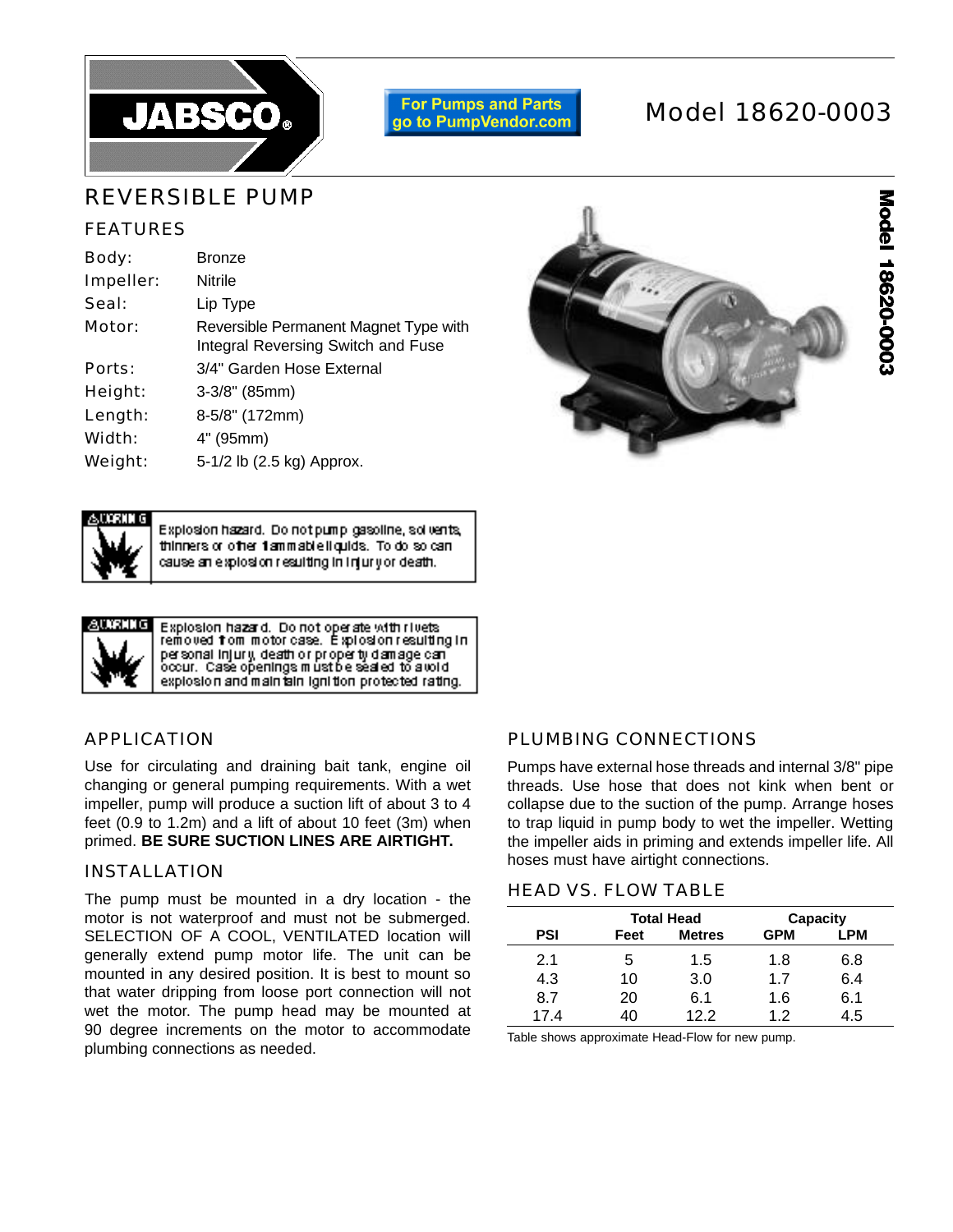## ELECTRICAL CONNECTIONS



Esplosion hazard if pump is operated in an area containing flam mable vapors, vure leads must bel oined bly insulated mechanical locking connectors. Loose of madequate wire connections can spark<br>resulting in an explosion. Property damage injury ordeamhican occuir.

Connect black wire to negative  $(-)$  terminal of battery. The orange wire should run to a properly sized (see electrical specification) overload protected switch or circuit breaker, with a wire from switch or breaker to positive  $(+)$  terminal of battery. Electrical circuit must be independent of all other accessories. Use proper wire size as determined by wire table elsewhere on this sheet.



**NOTICE:** Failure to use proper size fuse may damage motor and void warranty.

#### ELECTRICAL SPECIFICATIONS

| Model No.  | Voltage | Amp Draw | <b>Fuse Size</b> |
|------------|---------|----------|------------------|
| 18620-0003 | 12V DC  |          | 10 Amp           |

#### MINIMUM WIRE SIZES

| <b>Wire Length</b><br><b>Between Battery</b><br>and Motor | <b>Wire Gauge</b> |
|-----------------------------------------------------------|-------------------|
| 1-10 ft. $(3m)$                                           | #14               |
| 11-20 ft. (6m)                                            | #10               |
| 21-30 ft. (9m)                                            | #10               |

**NOTICE:** To prevent motor damage, use only multistrand copper wire in size recommended. DO NOT use ordinary lamp cord or other substitutes.

#### **OPERATION**

Flexible impeller pumps must NOT be run dry, as the pumped liquid is the lubricant for the impeller. Observe the outlet and shut off pump as soon as liquid stops flowing.

The pump cannot run against a closed outlet such as encountered when using a garden hose type shut-off nozzle.

Temperature of pumped liquid may be in the range of 45° - 160°F (10° - 70°C).

Pressure for normal operation should not exceed 40 feet of head (17.4 psi).

#### MAINTENANCE

Check wires and connections to be sure corrosion is not adding additional resistance to the motor circuit and causing a low voltage condition at the motor. Low voltage can inhibit starting and cause fuse to blow. Full voltage should be available to prevent motor damage.

**NOTICE:** If pump is idle for extended periods, the impeller may stick to the pump body, preventing motor rotation and causing blown fuses. To correct, remove end cover and impeller. Clean body and impeller, then lubricate with water or small amounts of grease before assembly.

If pump is to be in freezing temperatures, drain by loosening end cover.

A service kit, or at least a spare impeller, should be carried aboard to be assured of pumping capability.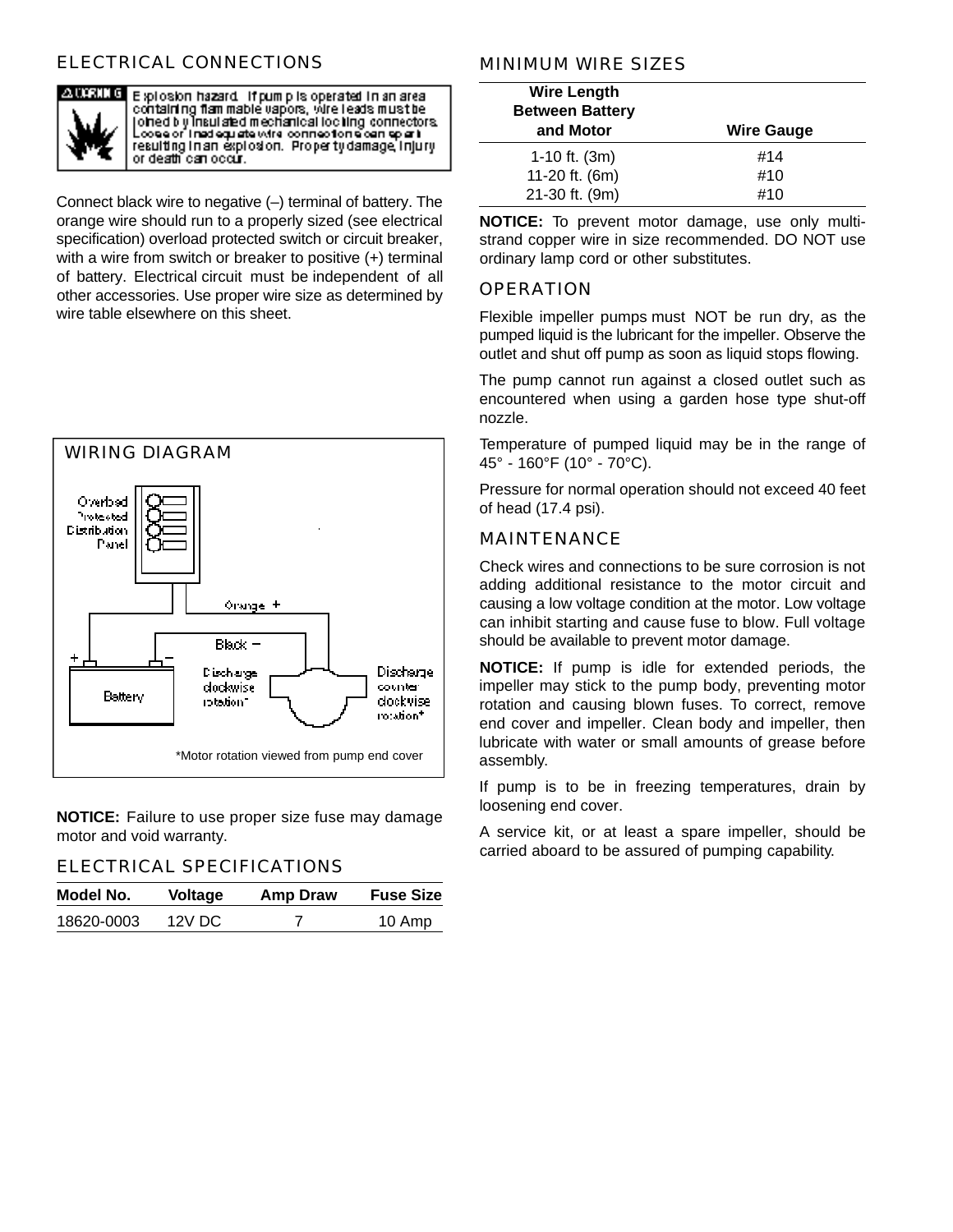

## SERVICE INSTRUCTIONS

#### **DISASSEMBLY**

- 1. Remove end cover screws, end cover and gasket.
- 2. Withdraw impeller.
- 3. Loosen and remove two slotted hex screws, which attach body to motor.
- 4. Tap body lightly between ports and remove body from motor.
- 5. Deform seal and remove from body cavity. NOTE: Do not tamper with or disassemble motor.

#### **ASSEMBLY**

- 1. Lubricate seal. Deform seal and install in cavity with open side of seal facing impeller.
- 2. Lubricate motor shaft and install body on motor.
- 3. Lubricate impeller bore and, aligning flat in impeller with flat on motor shaft, install impeller.
- 4. Install gasket, end cover and screws.

#### PARTS LIST

| <b>Description</b>             | Part<br><b>Number</b> |
|--------------------------------|-----------------------|
| Screw - End Cover (3 per kit)  | 91002-0090            |
| End Cover                      | 12076-0000            |
| Gasket*                        | 7828-0000             |
| Impeller, Nitrile*             | 14750-0003            |
| Screw - Cam                    | 91002-0010            |
| Cam                            | 809-0000              |
| Seal*                          | 93000-0100            |
| Body                           | 7824-0000             |
| Slinger                        | 6842-0000             |
| Screw - Motor Mtg. (3 per kit) | 98019-0060            |
| Motor 12 Volt                  | 18753-0067            |
| <b>Reversing Switch</b>        | 18753-0652            |
| Service Kit, Nitrile           | 90092-0004            |
|                                |                       |

\*Parts contained in Service Kit